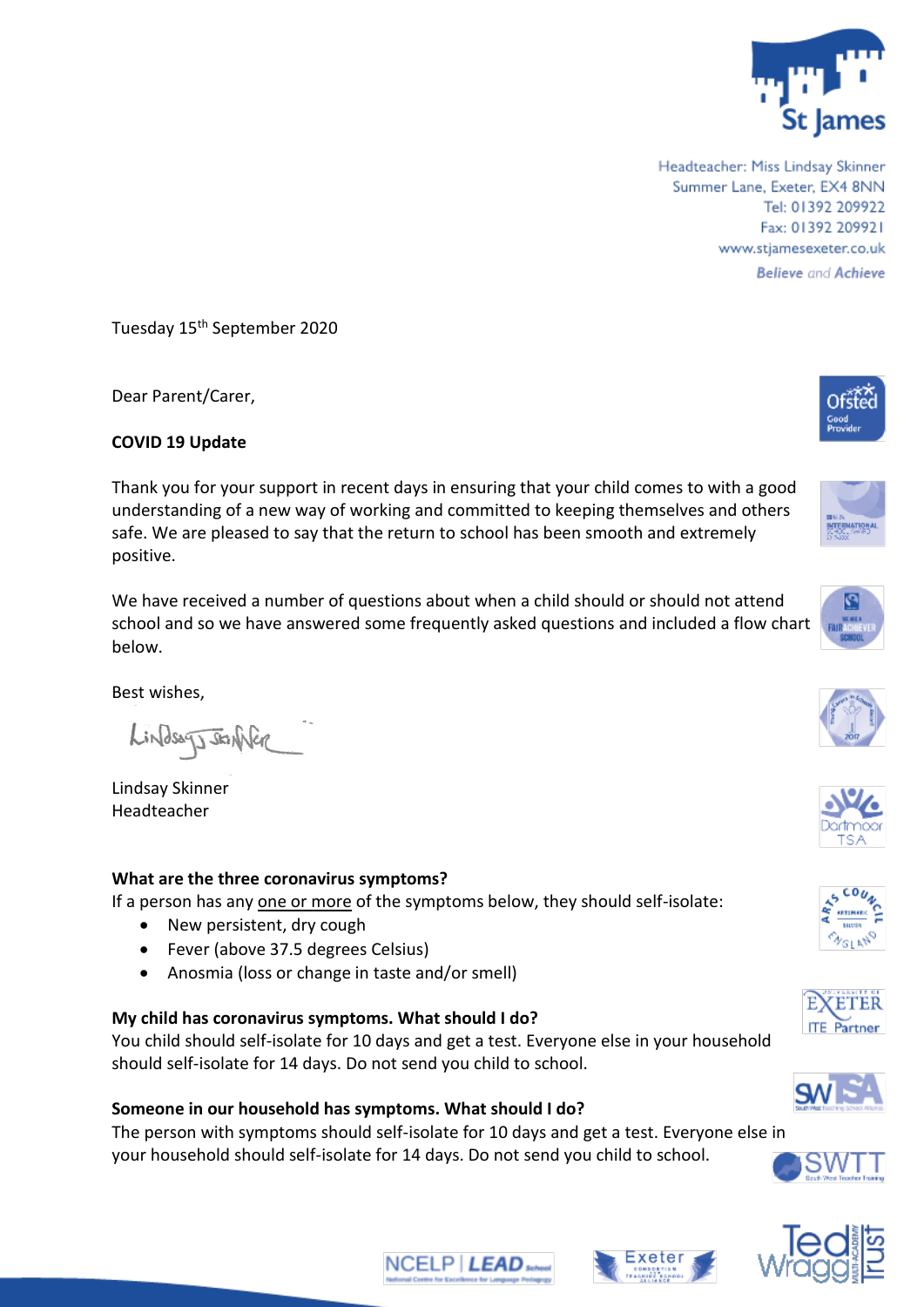## **My child has a sore throat. Can they attend school?**

Yes. They should attend school as long as they have no coronavirus symptoms.

### **My child has a cold. Can they attend school?**

Yes. They should attend school as long as they have no coronavirus symptoms.

### **Should my child have a test?**

If your child has any coronavirus symptoms, they need to get a test done as soon as possible. They need to get the test done in the first 5 days of having symptoms. If they are unable to be tested within the first 5 days of having symptoms, they must self-isolate for 10 days.

You can book a visit to a test site to have the test on the same day. You can order a home test kit if you cannot get to a test site.

### **My child is waiting for a test. Can I send them to school?**

No. They should self-isolate for 10 days or until they have a negative test result.

### **What if I cannot get a test?**

We know that there are some delays in testing. Please keep trying. On days 1 to 4 (after the symptoms started), your child can be tested at a site or at home, booking a test online or by phone. If you wish to order a home text kit, please order it before day 4 at 3pm. On day 5, your child will need to go to a test site as it is too late to take a home test. Your child must self-isolate if they cannot get a test because it's more than 5 days since your symptoms started.

## **How long should my child and/or our household self-isolate?**

If you have symptoms or have tested positive for coronavirus, you'll usually need to selfisolate for at least 10 days or until you receive a negative test result.

You'll usually need to self-isolate for 14 days if:

- someone you live with has symptoms or tested positive;
- someone in your support bubble has symptoms or tested positive; and/or
- you've been told to self-isolate by NHS Test and Trace.

Read more about [how long to self-isolate.](https://www.nhs.uk/conditions/coronavirus-covid-19-old2/what-to-do-if-you-or-someone-you-live-with-has-coronavirus-symptoms/how-long-to-self-isolate/)